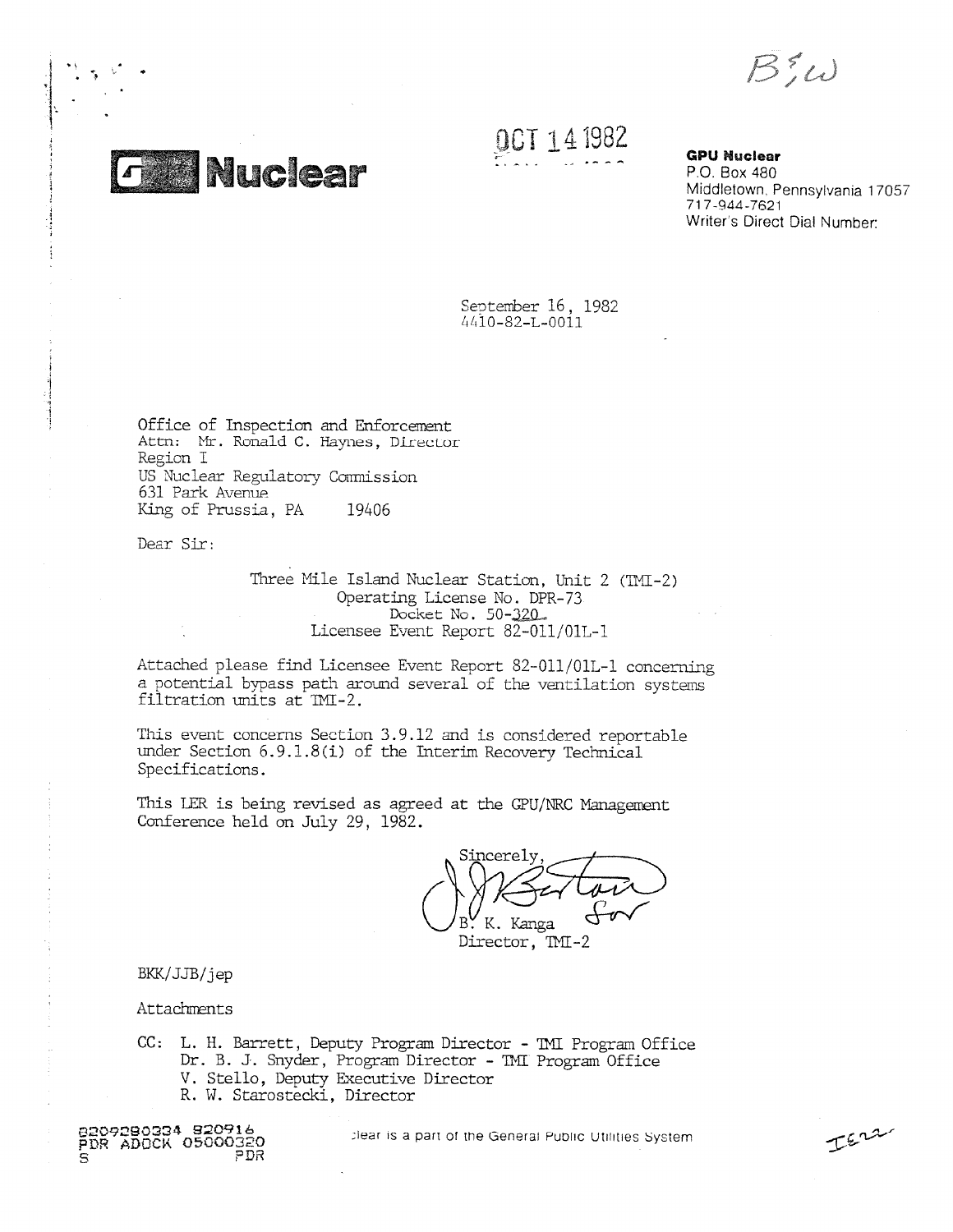NRC FORM 366<br>(7.72) S<br>CONTROL BLOCK:  $\begin{bmatrix} 1 & 1 & 1 \\ 1 & 1 & 1 \end{bmatrix}$  (1)<br>CONTROL BLOCK:  $\begin{bmatrix} 1 & 1 & 1 \\ 1 & 1 & 1 \end{bmatrix}$  (PLE ابا بالمجاز المجاز المجاز المجاز المجاز المجاز المجاز المجاز المجاز المجاز المجاز المجاز المجاز المجاز المجاز <br>المجاز المجاز المجاز المجاز المجاز المجاز المجاز المجاز المجاز المجاز المجاز المجاز المجاز المجاز المجاز المجا **U. S. NUCLEAR REGULATORY COMMISSION REPORT** Attachment.1 4410-82-L-0011 CONTROL BLOCK: I 1111110 **(PLEASE PRINT OR** TYPE ALL REQUIRED INFORMATION) IP IA IT 1M 1112 1010 I of -1 Oi of 01 01 01-101 0101 41 11 1 11 1101 <sup>I</sup> 10 **2 8 26 LICENSE TYPE JO 67 CAT 58**<br>
LICENSE CODE 14 15 LICENSE NUMBER<br>
LICENSE TYPE JO 57 CAT 58  $\frac{1}{\sqrt{2}}$  **8 6** LICENSEE CODE 14 19<br>
CON'T<br>
SOURCE **81** 2000 0 10 10 13 12 10 0 0 13 10 13 18 12 8 2 9 0 19 1 6 1 8 12 9  $\frac{\text{CONT}}{\circ \qquad \qquad }$ EVENT DESCRIPTION AND PROBABLE CONSEQUENCES 0 2 | As a result of an unusual event on January 8, 1982, in which significant airborne particulate contamination was generated in the Auxiliary Building (AB) and Fuel  $\sqrt{0}$   $\sqrt{3}$ **LOCI** Handling Building (FIIB), an apparent deficiency in the decontamination factors for the AB and FHB ventilation HEPA filters was noted. Investigation revealed that a potential  $\sqrt{0}$ o 6 1 bypass pathway existed around the AB, FHB, and the Reactor Building Purge exhaust ventilation filters. This event concerns Section 3.9.12 and is considered reportable |  $0 \mid 7$ under Section 6.9.1.8(i) of the Interim Recovery Technical Specifications.  $\overline{B}$  9  $\overline{B}$  9  $\overline{B}$  9  $\overline{B}$  9  $\overline{B}$  9  $\overline{B}$  9  $\overline{B}$  9  $\overline{B}$  9  $\overline{B}$  9  $\overline{B}$  9  $\overline{B}$  9  $\overline{B}$  9  $\overline{B}$  9  $\overline{B}$  9  $\overline{B}$  9  $\overline{B}$  9  $\overline{B}$  9  $\overline{B}$  9  $\overline{B}$  9  $\overline{B}$  9 SYSTEM CAUSE SUBCODE SUBCODE COMPONENT CODE SUBCODE SUBCODE SUBCODE A A A A A A A A A A A A CO CONPONENT CODE LILID A A A A CO CONPONENT CODE A A A A CO CONPONENT CODE A A A CO CONPONENT CODE A A A A CONPONENT CODE A A A C SYSTEM CAUSE CAUSE  $\blacksquare$ Immo we Lc\_lo LP I 1E ix LJ® e  $\bm{\mathrm{O}}$  $|0|9|$  $\frac{1}{9}$  10 11  $\frac{1}{2}$   $\frac{1}{3}$   $\frac{1}{3}$   $\frac{1}{3}$   $\frac{1}{3}$   $\frac{1}{3}$   $\frac{1}{20}$   $\frac{1}{20}$  REVISION  $\lim_{N\cup N\atop N\supset N\neq N} \mathbb{R}^{pN}$ SEQUENTIAL<br>REPORT NO. LER FORT YEAR
<br>REPORT NO. THE PORT NO. CODE TYPE LER RO EVENT YEAR REPORT NO. 11. I **NUMBER**  $\frac{1}{21}$   $\frac{1}{22}$   $\frac{1}{23}$   $\frac{1}{24}$   $\frac{1}{26}$   $\frac{1}{26}$   $\frac{1}{27}$   $\frac{1}{28}$   $\frac{1}{29}$   $\frac{1}{30}$   $\frac{1}{31}$   $\frac{1}{32}$ CTION FUTURE CEFFECT SHUTDOWN HOURS (22) ATTACHMENT NPRD-4 PRIME COMP. COMPONENT COMPONENT SUPPLIER MANUFACTURER<br>  $\begin{bmatrix} X \end{bmatrix}$ (3)  $\begin{bmatrix} Z \end{bmatrix}$ (3)  $\begin{bmatrix} Z \end{bmatrix}$  (20)  $\begin{bmatrix} Z \end{bmatrix}$  (21)  $\begin{bmatrix} 0 & 0 & 0 & 0 \end{bmatrix}$  ( ACTION FUTURE EFFECT SHUTDOWN (2) ATTACHMENT NPRD-4 PRIME COMP. COMPONENT<br>TAKEN ACTION ON PLANT METHOD HOURS (2) SUBMITTED FORM SUB\_ SUPPLIER MANUFACTURER AKEN ACTION ON PLANT METHOD HOURS (22) SUBMITTED FORMSUB. SUPPLIER.<br>  $\frac{X}{3}$  (18)  $\frac{2}{34}$  (19)  $\frac{2}{35}$  (20)  $\frac{2}{36}$  (21)  $\frac{10}{37}$  (10) 0) 0)  $\frac{10}{41}$  (23)  $\frac{N}{42}$  (24)  $\frac{1}{43}$  (25) CAUSE DESCRIPTION AND CORRECTIVE ACTIONS (27) **I**I Plant drawings and specifications call for the existence of one (1) open drain and [1] | four (4) plugged cleanouts in each of the filter cabinets. However, the cleanout **E**UM plugs were missing from all the filter cabinets. Permanent carbon steel pipe plugs have been installed in the four (4) cleanouts located in each of the  $\boxed{1}$   $\boxed{3}$ SURE A TO A THE RECOVERY MODE RECOVERY MODE TO A THE RECOVERY MODE TO A THE RECOVERY MODE TO A THE RECOVERY MODE TO A THE RECOVERY MODE TO A THE RECOVERY MODE TO A THE RECOVERY MODE TO A THE RECOVERY MODE TO A THE RECOVERY exhaust filter cabinets. <sup>1</sup>  $\frac{\sqrt{114}}{2}$ 80 OTHER STATUS <sup>(30</sup> METHOD OF DISCOVERY DESCRIPTION 02)<br>OVETY mode | | | A | (31)| Incident Investigation FACILITY<br>STATUS %POWER  $\frac{1}{2}$   $\frac{1}{2}$   $\frac{1}{2}$   $\frac{1}{2}$   $\frac{1}{2}$   $\frac{1}{2}$   $\frac{1}{2}$   $\frac{1}{2}$   $\frac{1}{2}$   $\frac{1}{2}$   $\frac{1}{2}$   $\frac{1}{2}$ ACTIVITY CONTENT 44 45 46 BO **RELEASED OF RELEASE** AMOUNT OF ACTIVITY **(35)**  $\frac{1}{8}$   $\frac{1}{9}$   $\frac{1}{3}$   $\frac{1}{10}$   $\frac{2}{11}$   $\frac{1}{10}$   $\frac{1}{10}$   $\frac{1}{10}$   $\frac{1}{10}$   $\frac{1}{10}$   $\frac{1}{10}$   $\frac{1}{10}$   $\frac{1}{10}$   $\frac{1}{10}$   $\frac{1}{10}$   $\frac{1}{10}$   $\frac{1}{10}$   $\frac{1}{10}$   $\frac{1}{10}$   $\frac{1}{10}$   $\frac{1$ . PERSONNEL EXPOSURES 80 8 NUMBER TYPE DESCRIPTION (39) N/A <sup>1</sup> 7 8 9 **PERSONNEL INJURIES** 80 **NUMBER DESCRIPTION 41**  $\left[\begin{array}{cc} 0 & 0 & 0 \\ \hline \end{array}\right]$   $\left[\begin{array}{cc} 0 & 0 & 0 \\ \hline \end{array}\right]$   $\left[\begin{array}{cc} 0 & 0 & 0 \\ \hline \end{array}\right]$   $\left[\begin{array}{cc} 0 & 0 & 0 \\ \hline \end{array}\right]$  $\frac{1}{8}$   $\frac{1}{9}$   $\frac{1}{11}$   $\frac{1}{12}$ **1** 80 **LOSS OF OR DAMAGE TO FACILITY (43)** TYPE DESCRIPTION m/A  $\frac{19}{8}$   $\frac{200}{8}$   $\frac{19}{10}$   $\frac{19}{10}$   $\frac{19}{10}$   $\frac{19}{10}$   $\frac{19}{10}$   $\frac{19}{10}$   $\frac{19}{10}$   $\frac{19}{10}$   $\frac{19}{10}$   $\frac{19}{10}$   $\frac{19}{10}$   $\frac{19}{10}$   $\frac{19}{10}$   $\frac{19}{10}$   $\frac{19}{10}$   $\frac{19}{10}$   $\frac{19$  $\left[2\right]$  $\left(42\right)$ PDR ADOCK 05000320<br>S  $\begin{array}{c}\n\text{ISUED} \\
\mid N\n\end{array}\n\begin{array}{c}\n\text{DI} \\
\text{O} \\
\text{IQ}\n\end{array}$ **ISSUED DESCRIPTION (45)**<br>
N/A<br>
N/A PDR 80- ; 1 1 1 1 1 1 1 1 1 1 <sub>80</sub><br>80 **1.** 9 10 618 69 1 NAME OF PREPARER Steven D. Chaplin PHONE: (717) 948-8461 ,..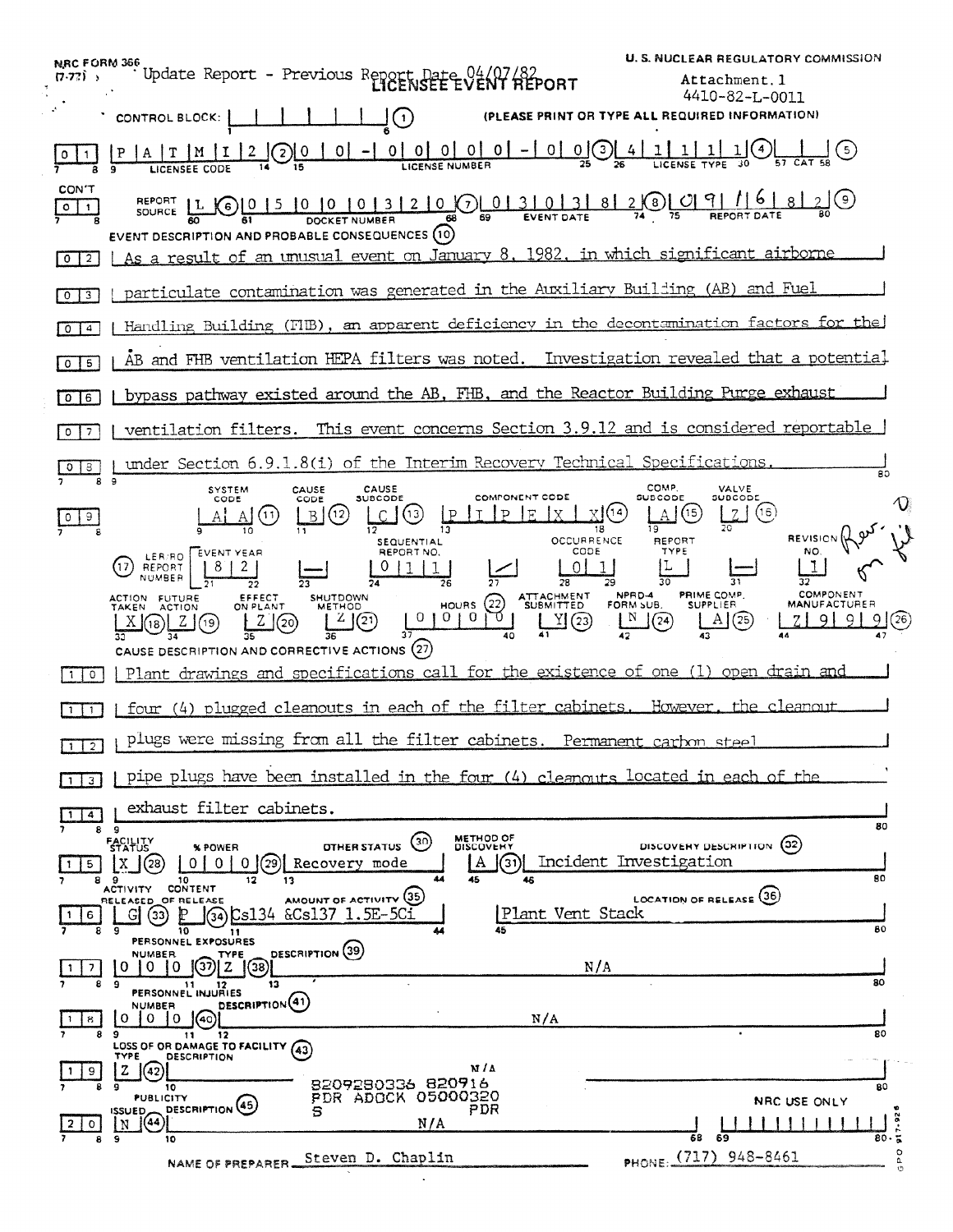Attachment 2 4400-82-L-0148

LICENSEE EVENT REPORT NARRATIvC REMRT TMI-II LER 82-011/03L-1 EVENT DATE - March 3, 1982

## I. EXPLANATION OF OCCURRENCE

'' a series

At 1515 hours on March 3, 1982, it was determined that there was sufficient probability that a reportable condition existed to warrant a prompt report. (Reference CPU letter of March 4, 1982, 4400-82-L-0040). The report concerned a potential bypass path around the filtration units of three ventilation systems at TMI-2. These systems were the Auxiliary Building (AB), the Fuel Handling Building (FHB) and the Reactor Building Purge ventilation systems.

On January 8, 1982, a technician clew down a service air line into the contaminated drain system. That resulted in the generation of significant airborne particulate contamination in the Auxiliary and the Fuel Handling Buildings.

The increased airborne particulate contamination levels were measured by, among others, HPR-222 and 228 and HPR-221A and 2213 which are the upstream and downstream radiation monitors for the Auxiliary Building and Fuel Handling Building exhaust filtration units respectively. The Decontamination Factors (DF's) normally expected for the Auxiliary Building and the Fuel Handling Building exhaust filtration units were not experienced during this event as evidenced by the above radiation monitors.

The low DF's raised the question as to the effectiveness of the HEPA filters in the filtration systems. Specifically, it suggested that either the HEPA filters were not performing their function or that they were being bypassed.

Investigation as to why the DF's were lower than expected identified three (3) potential mechanisms for the filters being either nonfunctional or bypa5sed.

1. One potential path identified was through the HEPA filters. However, this potential path was eliminated as the reason for the low DF's based on the following:

Both the AB and the FHB HEPA filters were DOP tested in September, 1981 with acceptable results. The AB HEPA's were scheduled for replacement in February, 1982. Before their replacement, they were DOP tested again. Again the results were acceptable. Since the February DOP test of the AB filters discounted a common mode failure of the HEPA's, there was no reason to expect that the effectiveness of the FHB HEPA's had been compromised.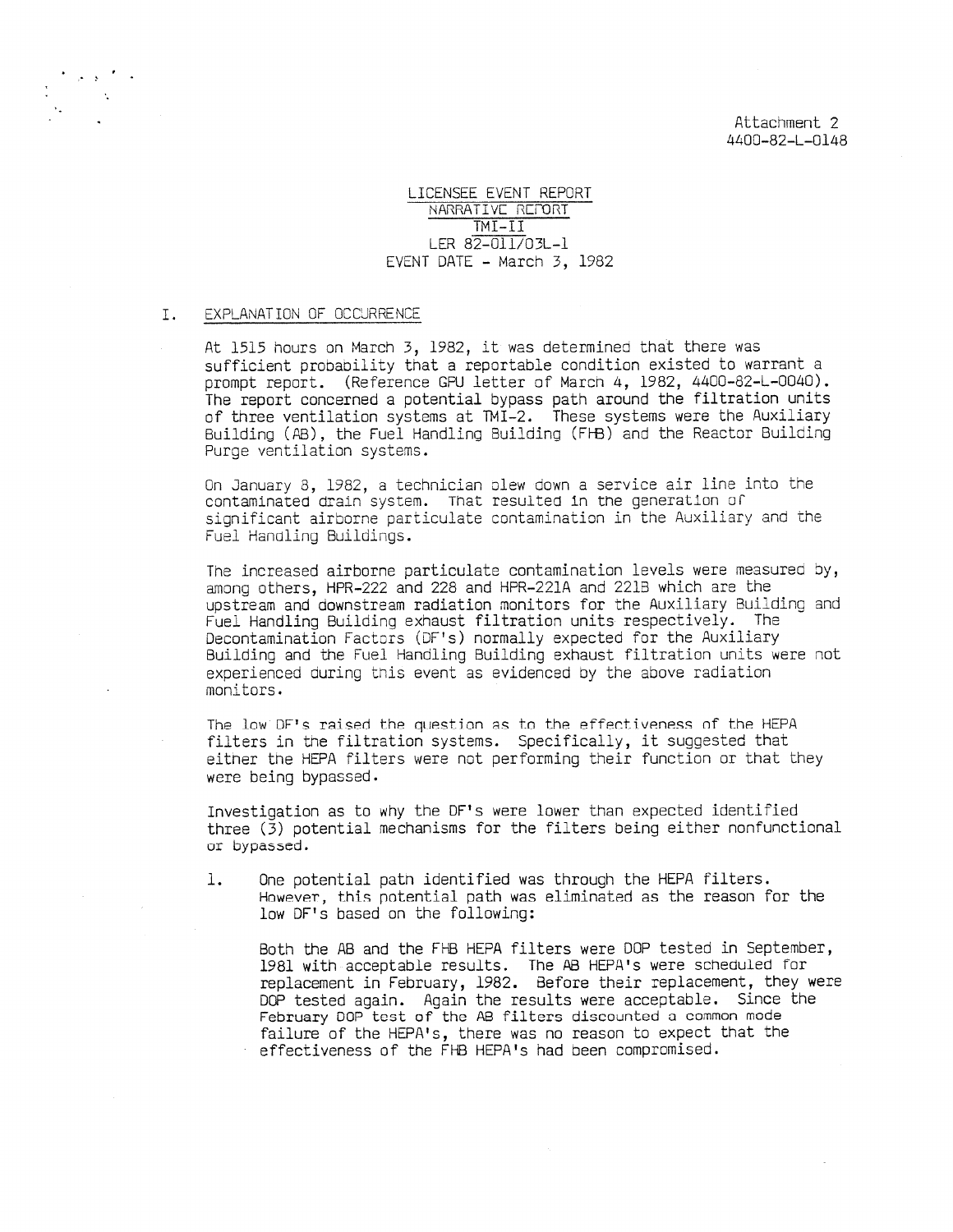2. Another potential path identified was possible bypass through the floor drain system, into the Filter Cabinet Seal Water Tank (AH-T-6) and then up through the filter cabinet underdrain to the downstream side of the filters. An investigation of the level control system was satisfactorily performed which indicated that there was sufficient water in the drain tank at the time of the January 8, 1982 occurrence to have eliminated this bypass path. This investigation included draining the tank to ensure that the level control valve operated correctly and checking the calihretion on the level controller to ensure it operated within its required range.

4,

3. The third potential path was bypass through the underdrains in each HEPA filter bank. Each of the filter cabinets in question have the basic arrangement shown below.



Each filter cabinet has one drain and four cleanouts, all of which tie into a common header. The header in turn runs to the seal water tank.

An investigation of these cleanouts subsequent to the January 8, 1982 event revealed that they had been taped instead of plugged and that the tape was either loose or missing from several of the cleanouts. This could have established a bypass path around the filters via the common header. Smear surveys taken at the drain and cleanout openings inside the downstream filter cabinet showed relatively hiah contamination as compared with adjacent ductwork, which indicates filter bypassing.

An overlay of the strip chart recordings from the upstream and downstream radiation monitors indicates that the upstream monitor saw the contamination levels before the downstream monitor. This indicates that case three (3) (under drain piping) was the bypass route rather than case two (2) (the seal tank) which would have given indication downstream before the ventilation system could have collected the airborne contaminates and delivered them to the upstream monitors via the ventilation ductwork.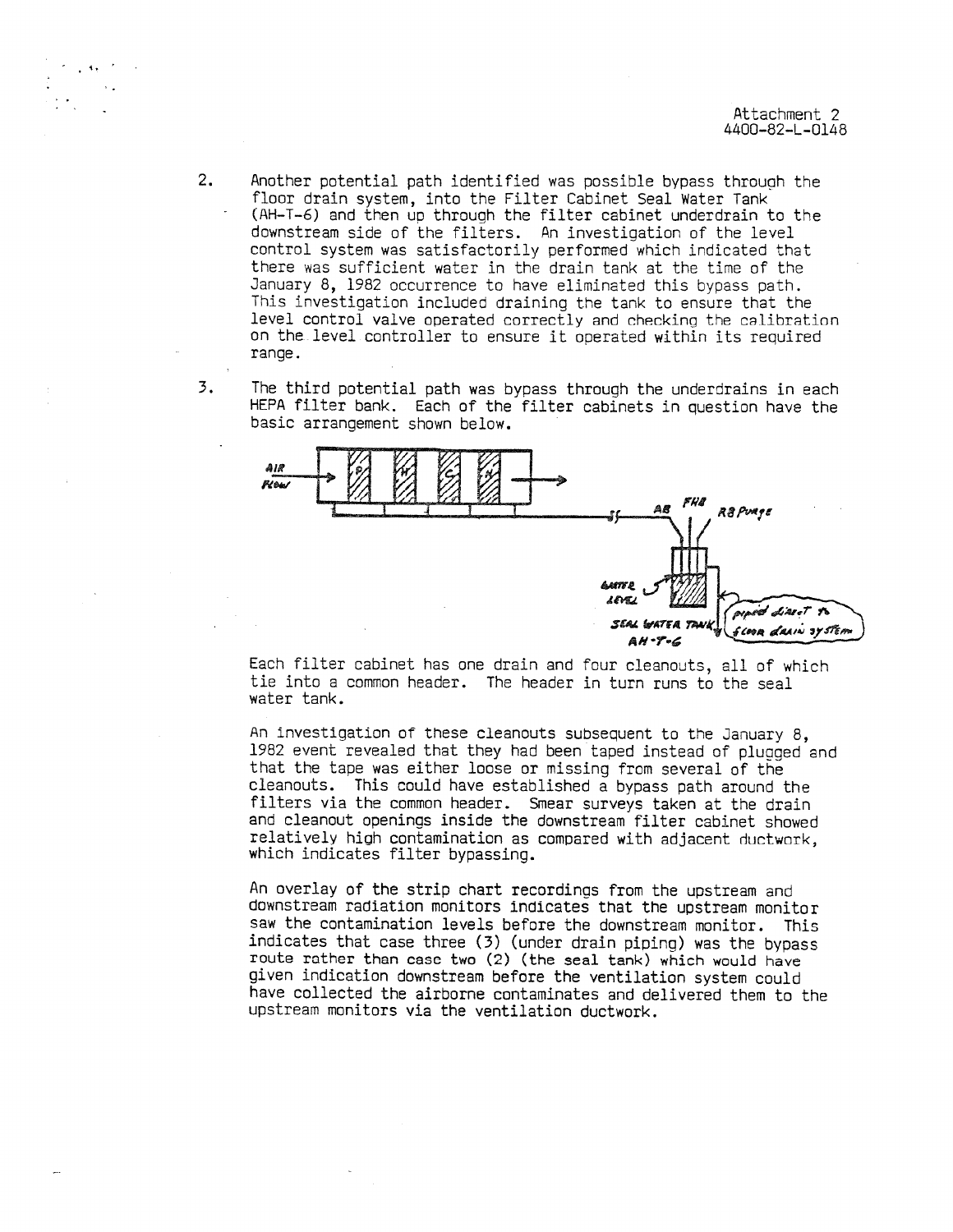Additionally a review was made of the TMI-2 semi-annual release reports issued since 1978. This review indicated that particulate and iodine releases from TMI-2 were much less than that permitted by the Station Technical Specification. Therefore if a bypass did exist during this time period it did not cause the station to exceed its normal operational limits.

This event concerns Section 3.9.12 and is considered reportable under Section 6.9.1.8(i) of the interim Recovery Technical Specifications.

## II. CAUSE OF THE OCCURRENCE

Plant drawings and specifications call for the existence of one (1) open drain and four (4) plugged cleanouts in each of the filter cabinets. However, the existing plant equipment had four (4) unplugged cleanouts in addition to the open drain. The four (4) cleanouts and associated plugs apparently were never installed.

## III. CIRCUMSTANCES SURROUNDING THE OCCURRENCE

At the time of the occurrence, the Unit 2 facility was in a long term cold shutdown state. The reactor decay heat was being removed via loss to ambient. Througnout the event there was no effect on the Reactor Coolant System or the core.

## IV. CORRECTIVE ACTION TAKEN OR TO BE TAKEN

In order to prevent HEPA filter bypass permanent carbon steel plugs have peen installed in the four (4) cleanouts located in each of the exhaust filter capinets. The central floor drain of each exhaust filter cabinet has been left unplugged to allow for drainage of the filter cabinet in the event of an actuation of the cabinet's fire protection system.

In order to correct administrative problems noted as a result of this event several actions are being or will be taken.

1) Following the reorganization of the TMI-2 Divison of GPU Nuclear Corporation, a new set of administrative procedures will commence to be implemented. A goal of implementing 80% of those procedures which are presently drafted by the end of 1982 has been established. These procedures among other things will establish a cognizant engineer concept at TMI-2. This will give a single individual overall cognizance of a system including any maintenance, modifications and procedures affecting that system.

These procedures will also coordinate the various event reporting mechanisms in use at TMI-2 and will include a documented review for reportability of these events. These procedures, in particular, will provide a better method to discover similar situations so that action can be taken to correct potential problems.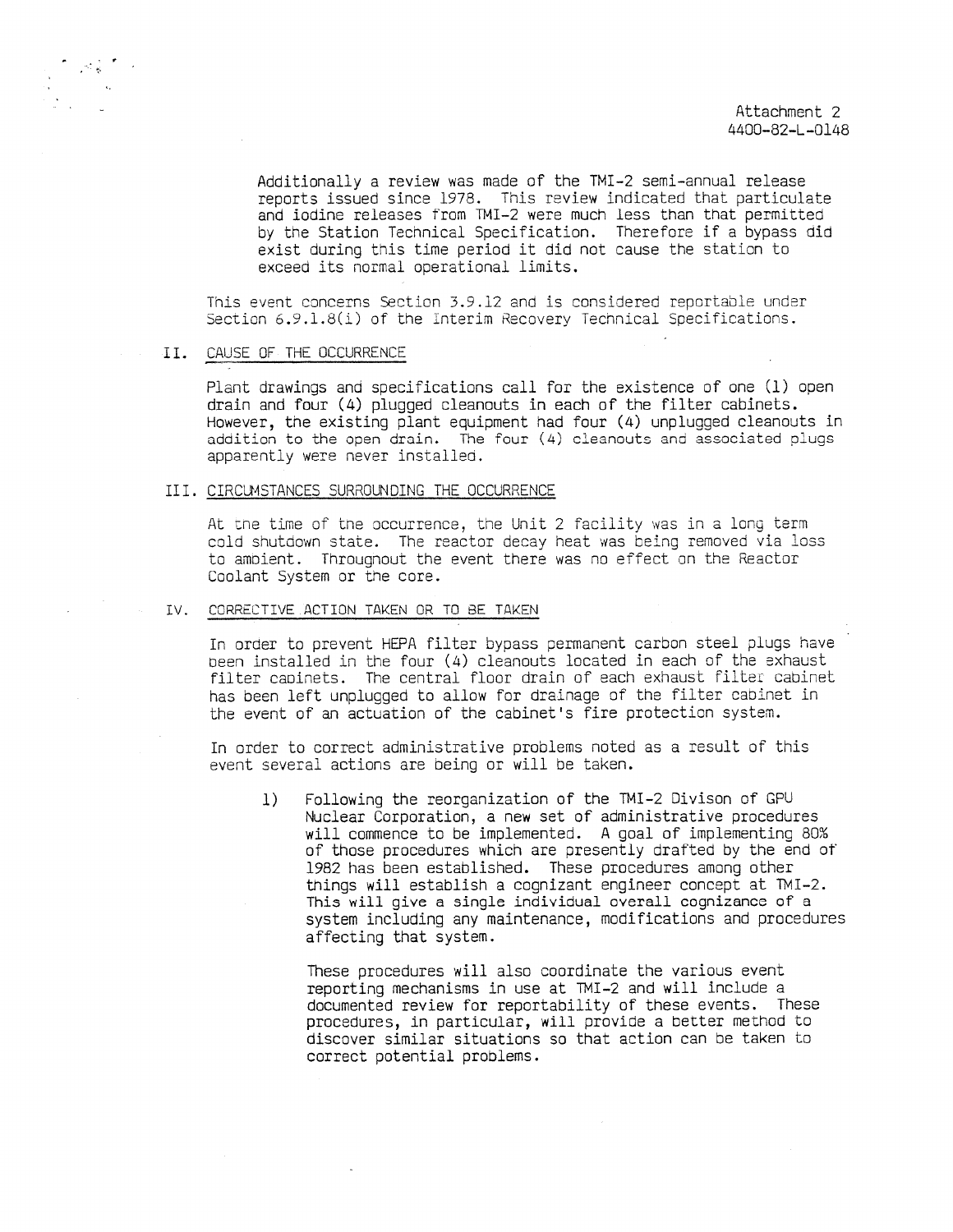- 2) An audit of previously completed maintenance work packages is being performed to assess the adequacy of the corrective action taken to close out these work packages. This audit is being performed to determine if a situation similar to that noted in Inspection Report 50-320/82-04, in that a maintenance/repair was performed with a discrepancy between engineering specified action and that actually taken, is a generic problem and to recommend appropriate followup action. In the future, engineering review of the documentation of completed maintenance work will be made a procedural requirement as stated in paragraph IV (1) above. This will provide engineering an opportunity to review completed . maintenance for appropriate disposition of requested repairs.
- 3) The contract for outside vendors will be modified to include requirements for a signed off check sheet that provides reports to GPU at the completion of their work and will be forwarded to the document control center. This will ensure that all of these records will be available in one location.

 $\sim 10^{-11}$